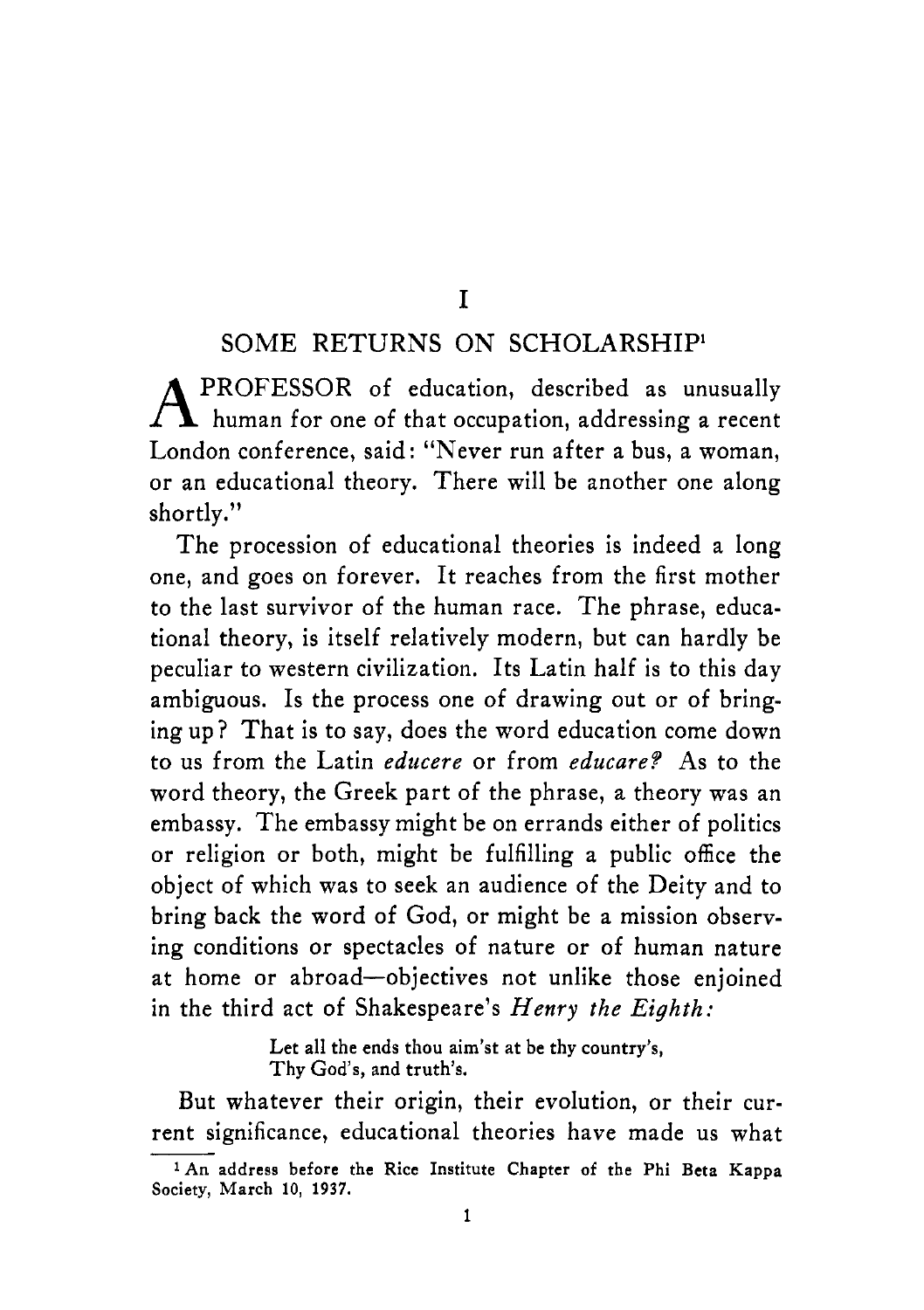we are. We are creatures of them. To relations of this sort we owe our residence in an academic community, while to others similar but differing in kind is due our presence here tonight. We are met under the auspices of an organization which was founded and has been maintained on the support and in support of certain educational theories. And it is in virtue of those theories that you have had bestowed upon you the badge of this society of scholars.

You have thus been singled out as representative scholars of the republic of learning-dominion of reason, experience, and faith. The standards and subjects by which this selection has been determined derive, as I have intimated, from a long line of thinking and theory, tradition and experiment, that goes back as far as the mind of man can run, and brings **up** right here and now in this institution and in yourselves. What are the returns for you on this investment? Of some of them I wish to speak.

My first return on scholarship is in personal satisfaction. Education is an everlasting debt of one generation to the next. You will soon be called upon to carry your share, your personal share, in meeting a part of that, our common obligation. And the daily discharge of the duty will be a source of perennial satisfaction to you.

It is an inherited debt-this debt to the on-coming generation. Many, many previous payments have been made on it in your own generation. The latter contributions have also served to build up an inheritance for you. Into possession of a portion of that inheritance you have already entered. In fact, that portion has helped to maintain you in this place. One element of your experience here will remain with you inviolable, inalienable, imperishable. I mean the sense of having had your chance. An inheritance of money or of land may pass away tomorrow, but the consciousness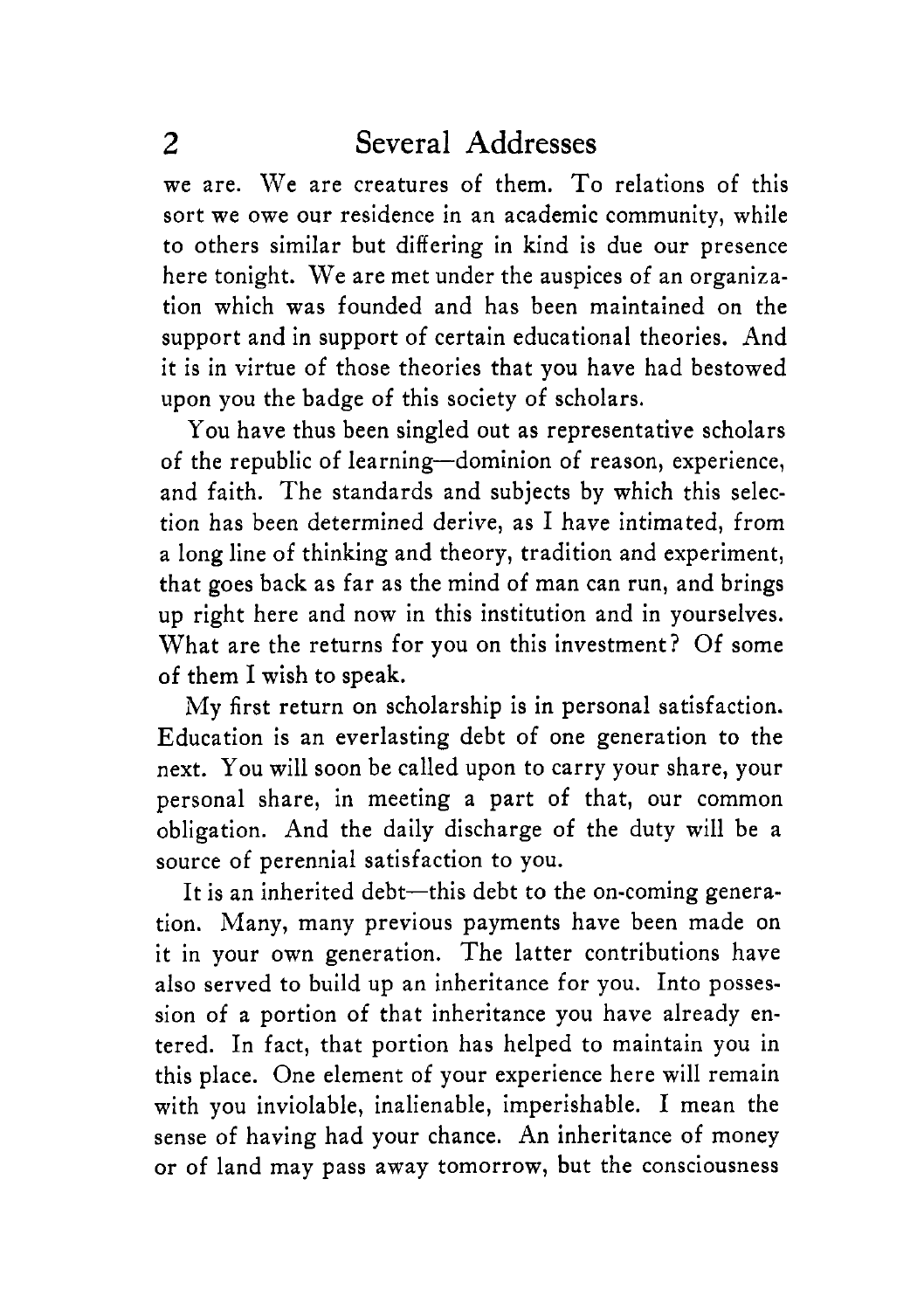of having had and met your opportunity perishes only with memory itself. So I place first among your satisfactions as scholars this sense of having had your chance, coupled with conscience to pass the chance on in turn to others. And your next joy, I think, is in the love and possession of knowledge, none of it perfect, some of it illusory perhaps, but none the less part and parcel of what the late Professor John B. Bury used to call "the perspective of knowledge."

But the perspective of human knowledge is flanked in all directions by longer vistas of human ignorance: individual ignorance, culminating in the more baffling collective ignorance of mankind. **A** Latin inscription of this institution **says** that the greatest enemy of knowledge is ignorance. My own ignorance, for instance, is of several varieties: ignorance of the vast region unknown to any man ; ignorance of a great mass of acquired and accumulated human knowledge, of which I know nothing; and ignorance of the realm of the unknowable, a phrase which to my mind means no more and no less than that the realm is still to be stormed and still to be taken by human reason. It is this constant contact with ignorance that spurs the scholar's courage and restrains his judgment. By his courage of conservatism we are led to confidence in him. Of this confidence the scholar, too, is well aware. And that awareness also becomes one of his personal satisfactions in scholarship.

Then there is the sense of power that comes with the mastery of some subject as far as you have gone in it, the cleaning up of some treatise, however short, from cover to cover, the satisfaction in having done a thoroughly good bit of thinking by getting to the bottom of a problem or *two,*  the growing conviction that you can think for yourself and the gratification in finding further proof for it by way of a criticism or judgment of your own later confirmed by compe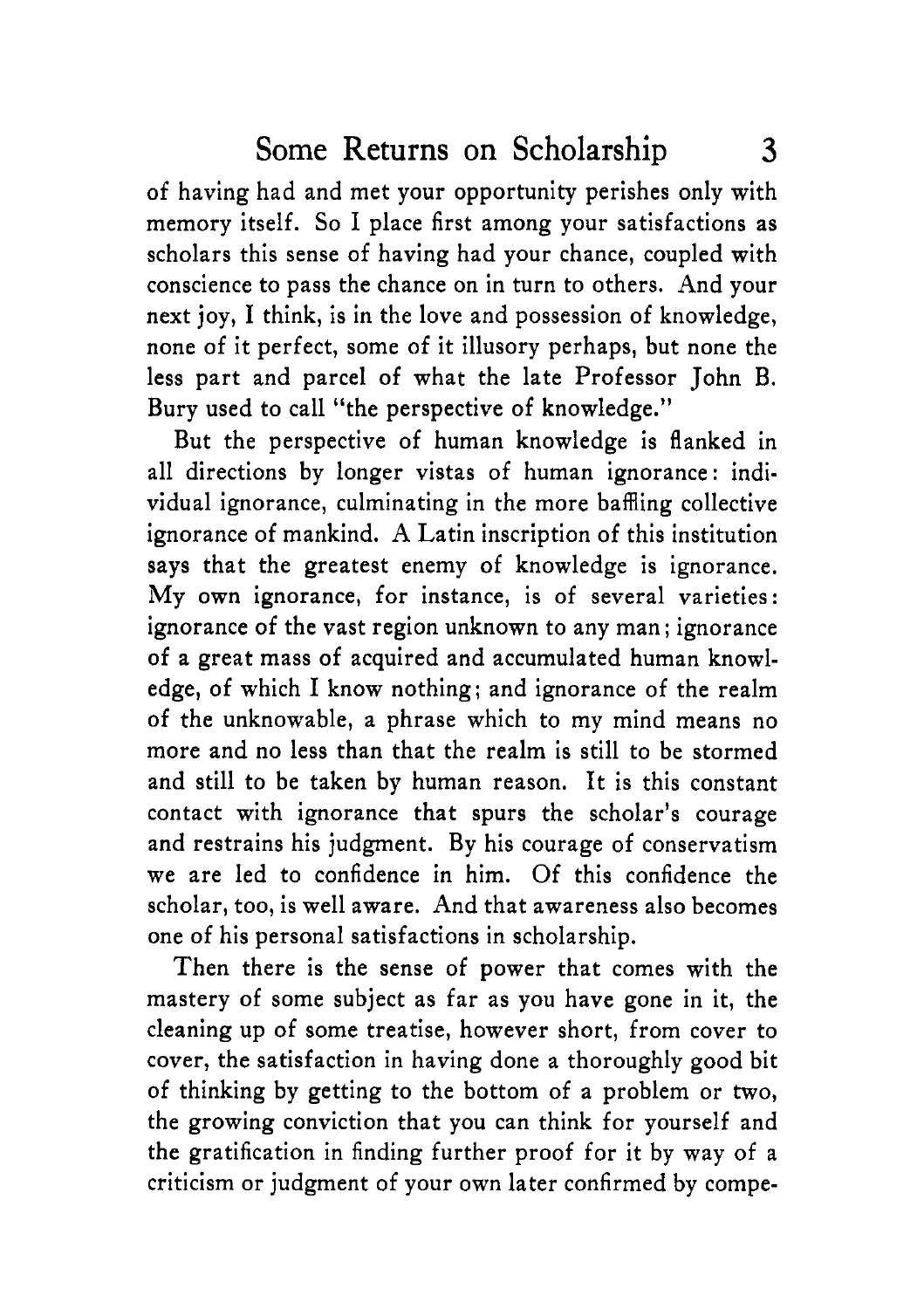tent authority, the sneaking impression-and this is the best of all-that you yourself might one day be just such an acknowledged competent authority.

Therefore, the consciousness of duty to carry on for the common weal and to pass chance and torch on to others, a sense of gratitude for the love of knowledge and joy in its possession, the restraint upon self and the respect from others which reputation for knowledge secures, the consciousness of knowledge as power for action and of its resourcefulness in leisure  $-$  these are some of a scholar's personal satisfactions in scholarship. My judgment as to his supreme satisfaction still stands: it is to speak with the voice of authority. He may sometimes hold that distinction in more than one field of knowledge. For example, I am not a botanist, but **I** know a Canadian geologist, a French mathematician, and an American jurist, each one of whom is a recognized authority on botany. The first of these examples is of course the least odd of the three, for the very simple reason that there were flowers in geological time, aeons before botanists, geologists, jurists, or mathematicians had appeared on the historical scene.

**In** the next place, if my first returns on scholarship spring from sources of personal satisfaction, those of my second group arise from the professional practice of it. All that I have said up to this moment, in so far as it is true, applies indiscriminately to all of us, independently of what we are now, and of the business or profession to engagement in which we may be looking forward. And, *a fortiori,* all that I have said fits every line and level of a life of learning. It is a smaller company, however, that I have next in minda chosen few, I am obliged to think-who, under a compulsion of spirit that will not let them do other, pursue learning for its own sake, to a highly refined point of precision and perfection.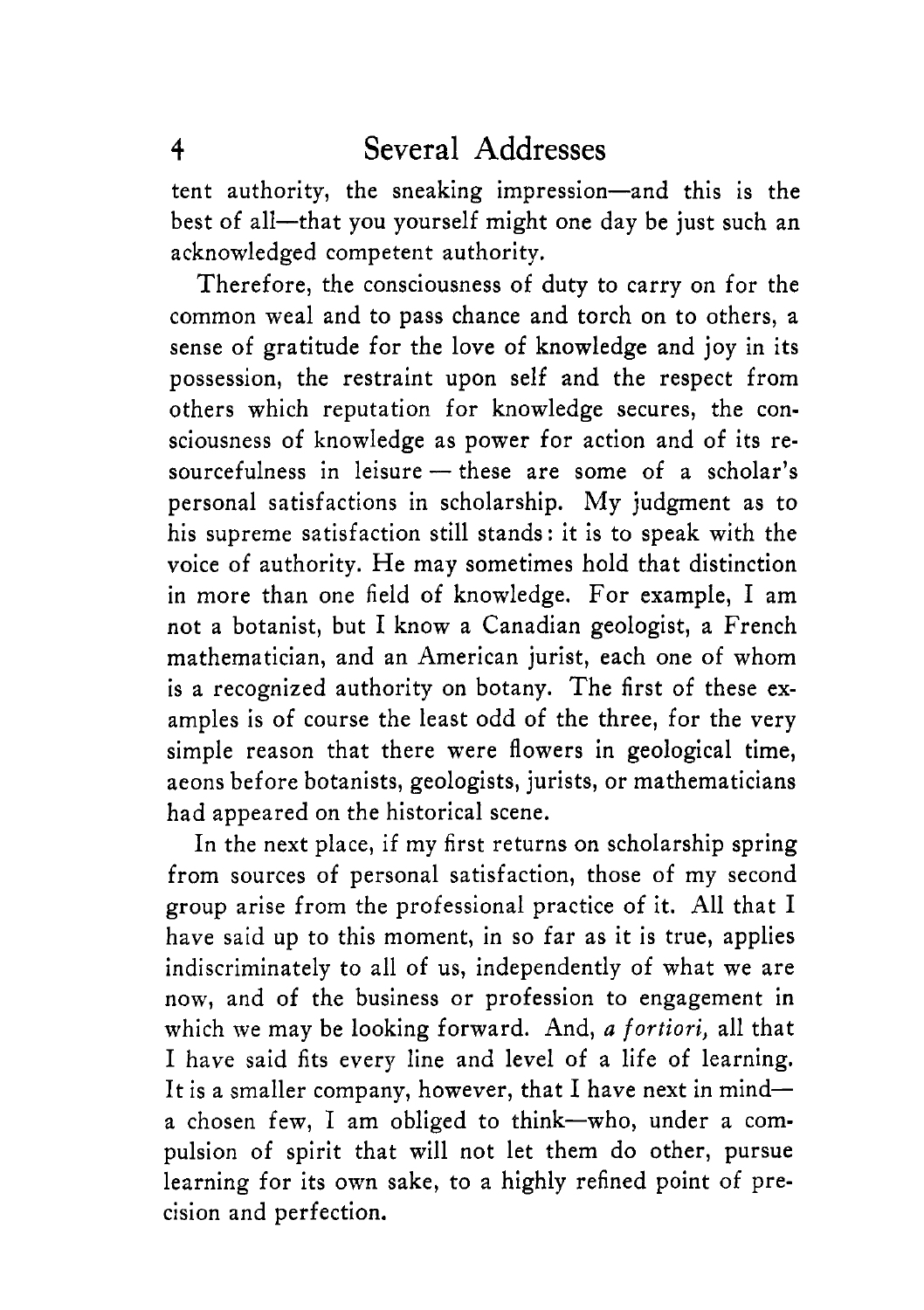Now I do not believe that the world owes even a scholar a living. If, on the one hand, the scholar should have private means, all well and good, for he could build his laboratory, buy his library, travel and study to his heart's content. And I think that the scholar's case will always be one of the strongest cases for private property. On the other hand, the scholar who must work for his livelihood, as most scholars must, may follow one of several courses. He may start by taking his chances in a business or professional career with a view to accumulating a competency and to devoting a later period of his life to productive scholarship. Or he may immediately seek and find employment and equipment for study and research in establishments maintained, in increasing numbers, by learned societies, or by state and national governments, or by commercial and industrial corporations, or by private and public philanthropyestablishments all of which may be wholly independent of public and of privately endowed institutions of learning.

But to my way of thinking, he should follow a third course, because in my judgment an institution of learning offers far and away the best prospects to the scholar who means to make the scholar's career his career. I am of this opinion because the priceless element in a university atmosphere is its spirit of disinterested inquiry. The untrammelled free play of that spirit under reason and imagination is attained so fully in no other type of institution yet invented by human ingenuity. We are by nature acquisitive. Few are born with the spirit of detachment. It must be captured in youth. It is caught best at work. Not all who are touched by it persist in it. Students in turn stimulate it. A great teacher and researcher of the nineteenth century said : "My students are my wings; without them I could not fly."

Wings or no wings, I cannot remember a time myself when I did not want to be a scholar. My present employ-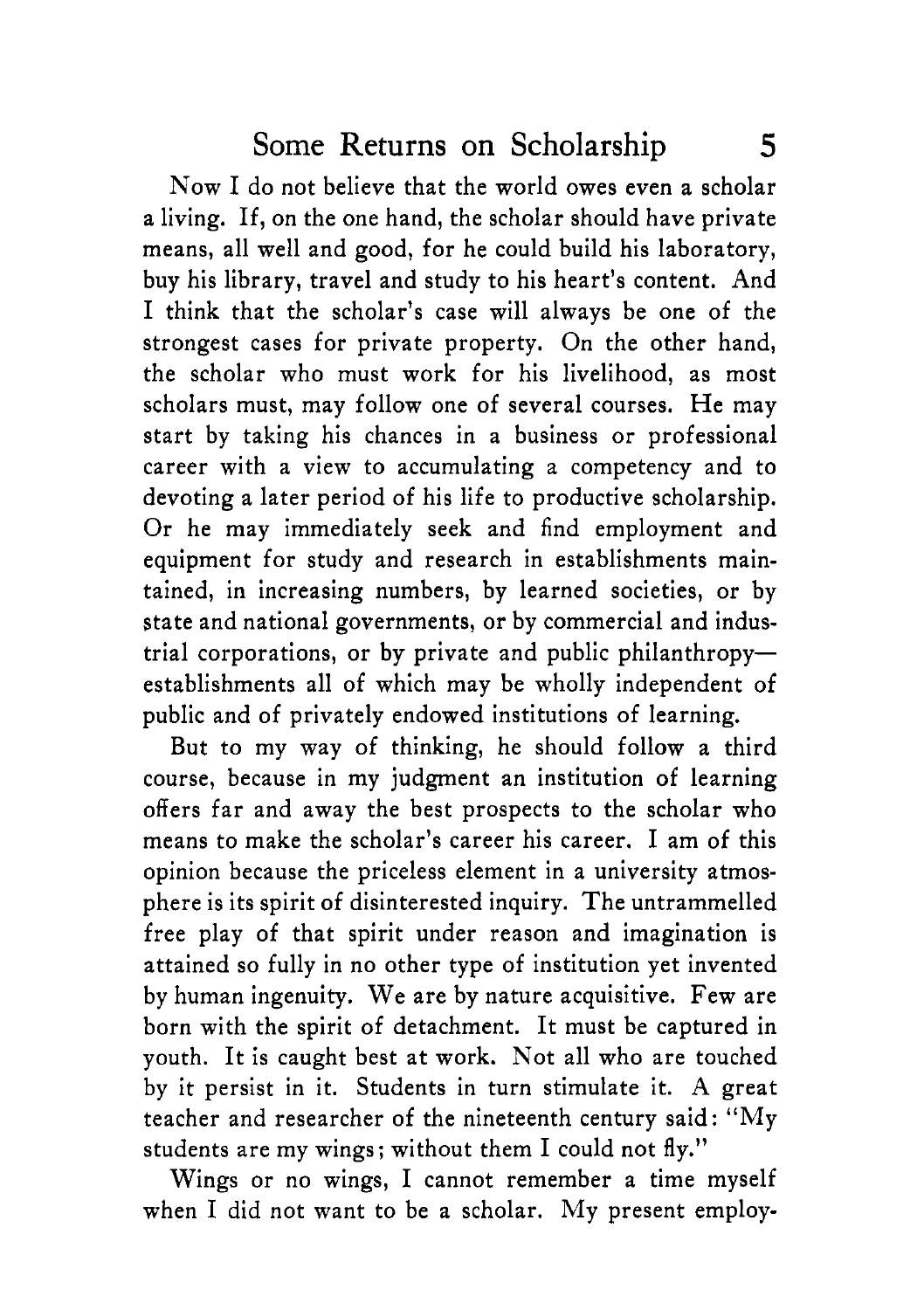ment put an end to all that, yet at every possible opportunity I am still a student. I have no doubt that many of you are similarly moved and I trust that your ambition may not stop short of a permanent university career. Most men will agree, I think, that an active university career imposes on the scholar obligation: to earn his salary, to advance his science, to train up a few specialists for the succession, and to prepare for citizenship all who come under his tutelage. As thus formulated, the obligation is a fourfold one of which the key points are salary, science, succession, citizenship. The salary, unfortunately, is the least of the scholar's compensations. One reason for this is, perhaps, that early returns in money just after graduation are likely to be better in teaching than in most professions and forms of business. By advancing his science, I mean the positive increasing of knowledge, and I should include interpretations and applications of his subject among desirable additions to knowledge. By training up specialists for the succession, I mean the discipline of the few in liberal and technical training for life-time dedication whole-heartedly to the life of learning for its own rewards, and whatever the sacrifice. For, like the priesthood, the life of learning has its sacrificial vows. I use the phrase "few for the succession" deliberately, because, for example, there might easily be too many mathematicians in any country. And by preparation of the many for the duties of citizenship, I mean affording every one of them some recovery of the past, some understanding of the present, some anticipation of the future-the more of all three the better-for their intelligent and conscientious devotion to the common good of men and nations.

This training for citizenship is, in a democracy, the underlying objective of educational endeavor throughout its entire range, from childhood to youth, maturity, and be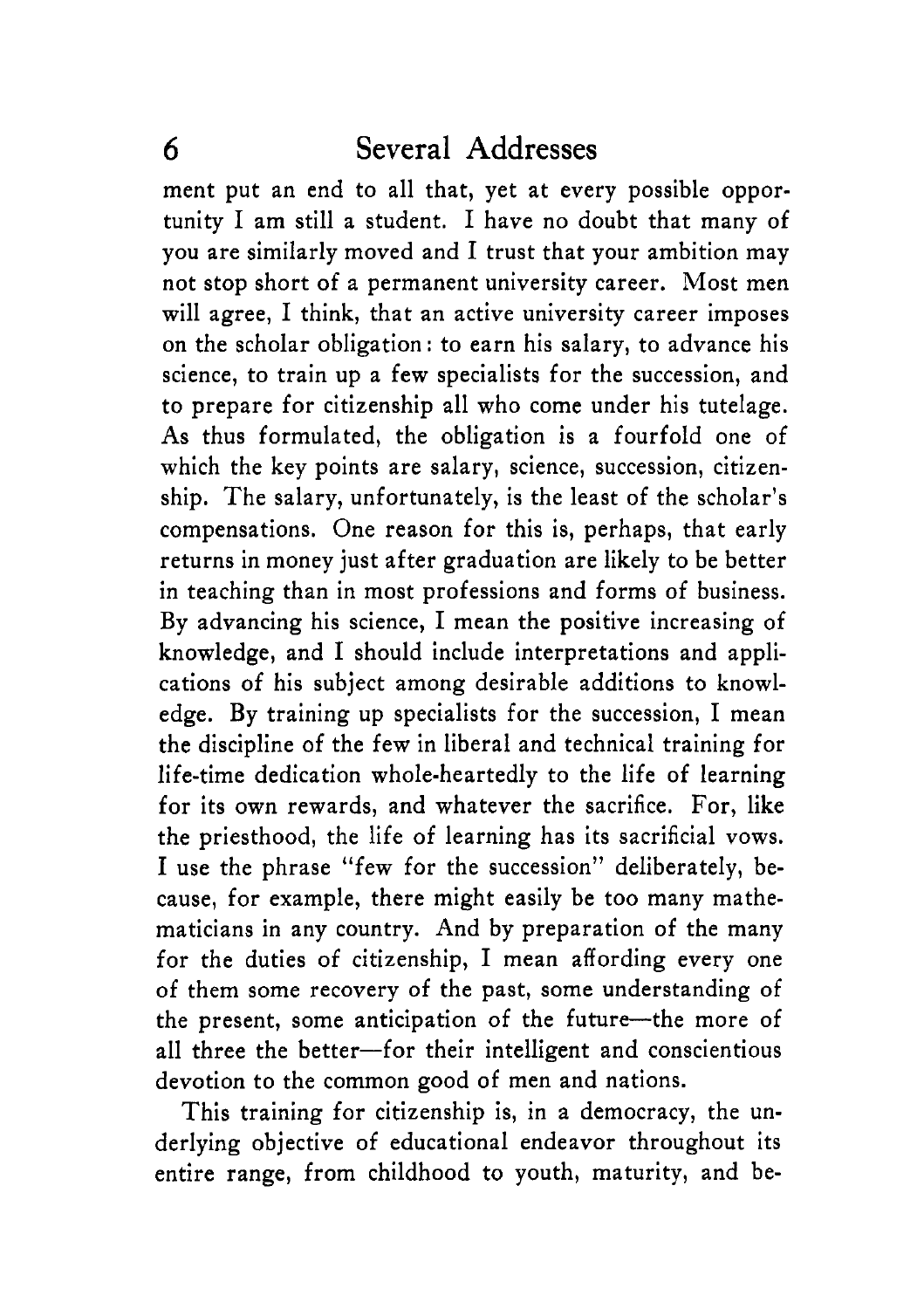yond. That objective for the citizenry requires provision for popular education in every community of a democracy. It is an objective of multiple opportunities for the scholar in public service. It has led me to find in public service my third and last category of returns for you on scholarship. That is to say, our three groups may be labelled: personal satisfaction, professional practice, public service--the three categories being in the main mutually inclusive.

Now the inarticulate solitary thinker is a servant of society. "Das Denken ist auch Gottesdienst," exclaimed Hegel to his housekeeper when she complained about the way he spent his Sundays. Hegel, to be sure, was far from being either an inarticulate or a solitary thinker. But I have known scholars whose mere mute presence was a public benediction to any community. And I have known others, more vocal, who were veritable firebrands in engaging public opinion. "God offers to every man the choice between truth and repose. Take which you please-you can never have both." So says Emerson, a wise American man.

But the scholar as citizen and the career man as politician are frequently at loggerheads. And here is one of the reasons: scholarship is a science of the best; politics at best is a science of the second best. The scholar knows no compromise with truth, though even he, awaiting data or generalization, must be content at times with approximation, but avowed and admitted as approximation, to truth. The politician, however high in principle and stable of mind, has continually to compose circumstances and to resort to compromise, simply in order to get things done. "We do," said Menander some twenty-two centuries ago, **"We** do not what we wish but what we can." Menander perhaps had not, but very well might have had, politicians especially in mind. Nor can the scholar as layman do much better today.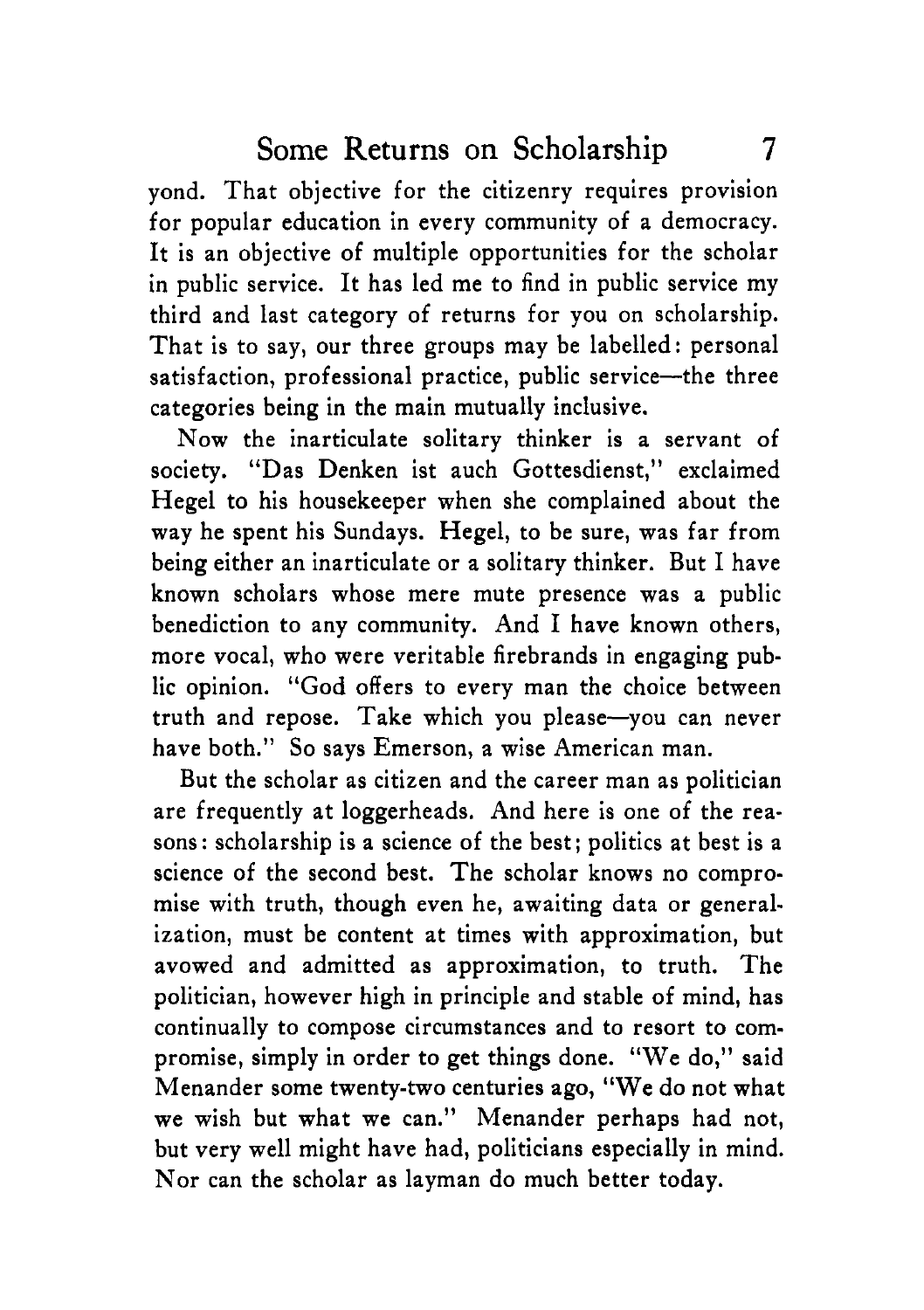Whether in the capacity of layman or professional, public usefulness for the scholar obtains in some measure under any form of government. In a democracy such public usefulness should be paramount. Far-reaching opportunities for it flow from the democratic doctrine of education for all the people. A monarchy, for example, may or may not encourage an educated citizenry, but in a democracy it is urgent to the utmost, this education of all the people for the responsibilities of citizenship. Quite the loftiest aspect of the matter is, I think, that government of the people, for the people, by the people may elevate every one of its individual members to a status of conscious responsibility for wise and just government. The dignity of this relationship in a democracy is at once a challenge to the scholar and his daily privilege in public service. Nor can he go very far wrong if, with Pindar, the aristocrat, he can say: "Those virtues move my soul which serve the folk." "To be free, to understand, to enjoy," thus an acute thinker has characterized the demands of modern thought and the modern man. That cry, to be free, to understand, to enjoy, is every citizen's human cry. It is a major concern of the scholar alike in personal, professional, and public service.

With a professional scholar these remarks began. With a professional scholar they shall end. He was a geometer. He had studied successfully in several university centers. A learned academy had crowned one of his earliest papers. His prize memoir was followed by substantial contributions to conservative mathematical journals. He was achieving a first-rate reputation, and indeed an international one. He was enriching a new field with ideas which foreign students were finding inviting. His fame seemed all but assured. Suddenly and solemnly, in the full vigor of his prime, he announced to his associates that he was going to devote the